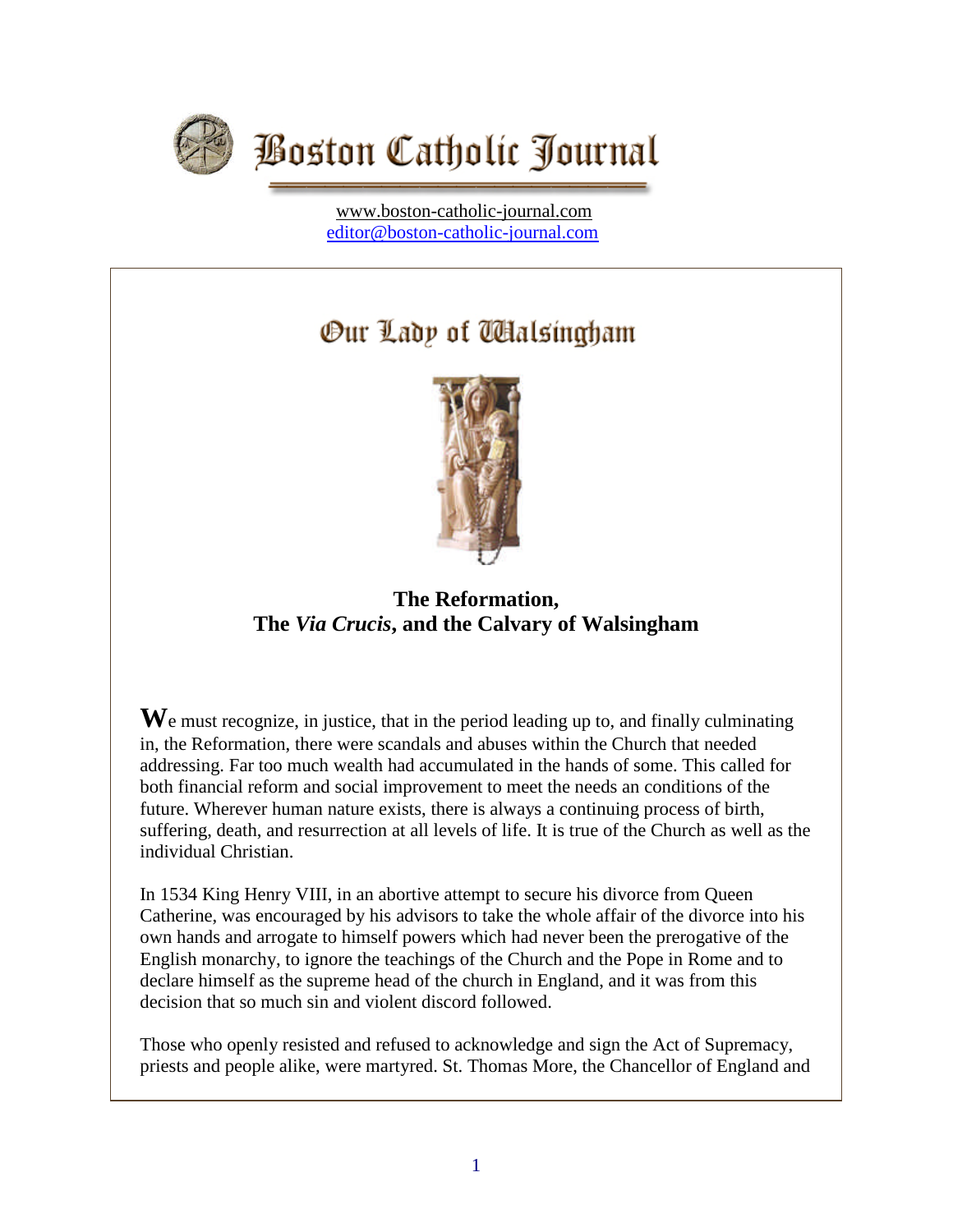St. John Fisher are among the most notable, but there were many, many others. Many. No one is England could have foreseen how deeply wounding and widely destructive this severance would actually be.

King Henry VIII is a sad and tragic figure; a man transformed by sin and self interest, he lost, through his arrogance, both his dignity and credibility. Henry himself had been both a pilgrim and benefactor of the shrine at Walsingham, and it is known that, despite his defection and dissolution, he did in fact have a deep love of the Blessed Sacrament and the Mother of God until the end of his life.

It has consistently been borne out by history that few can carry power and position without succumbing to corruption, unless they keep close to God and render all glory to Him.

In Walsingham, the attack came first upon the revenues, then the persons, and finally upon all the sacred things of which they were stewards and custodians. Henry must bear the full responsibility for the execrable plunder and pillage of the monasteries.

In 1534, under constraint, the Canons of Walsingham acknowledged the Act of Supremacy. It is not known whether or not it was an unanimous assent, but we find on the deed still preserved, 22 signatures, including the Prior and Sub-prior. This document, wrung from the hands of the Canons, basically against their will, was clearly the beginning of a dismal end, for by it they had allowed themselves to be lured into the trap of the King.

The kings commoners then arrived, resulting in the suppression of the monastery, the martyrdom of some of the canons, the destruction and removal of all valuables from the priory, the desecration of the Holy House and the removal of the statue of Our Lady of Walsingham, which had been venerated by the faithful for almost 500 years. It was taken to Chelsea in London and there ignominiously burnt with other effigies and holy objects, it is said, at the feet of Thomas Cromwell.

The Crucifixion of Walsingham was complete. It was consummated!

The spirit of the time is well captured in the now famous ballad, the Wrecks of Walsingham, whose authorship is contended but is generally considered as having been composed by either St. Philip Howard, or St. Robert Southwell, both martyrs for the faith. It follows here: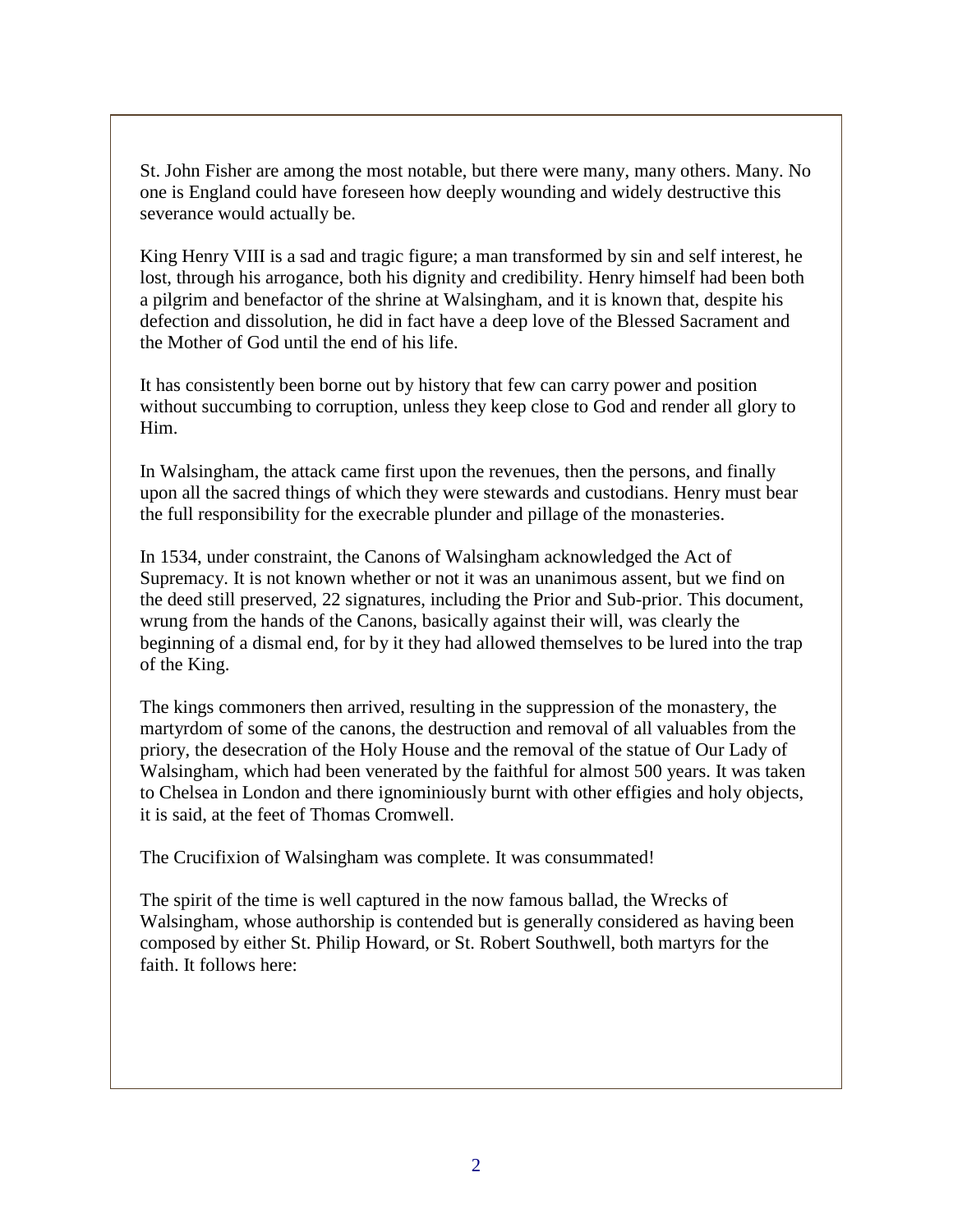#### **The Wrecks of Walsingham**

In the wrecks of Walsingham Whom should I choose But the Queen of Walsingham to be my guide and muse !

Then, the Prince of Walsingham, Grant me to frame Bitter plaints to rue thy wrong, Bitter woe for thy name.

Bitter was it, O to see The silly sheep Murdered by the ravenous wolves While the shepherd did sleep.

Bitter was it, O to view The sacred vine, Whilst the gardeners played all close, Rooted up by the swine.

Bitter, bitter, O to behold The grass to grow Where the walls of Walsingham So stately did show.

Such were the worth of Walsingham While she did stand, Such are the wrecks as now do show Of that Holy Land.

Level, level, with the ground The towers do lie, Which, with their golden glittering tops, Pierced out to the sky.

Where were gates are no gates now, The ways unknown Where the press of friars did pass While her fame was blown.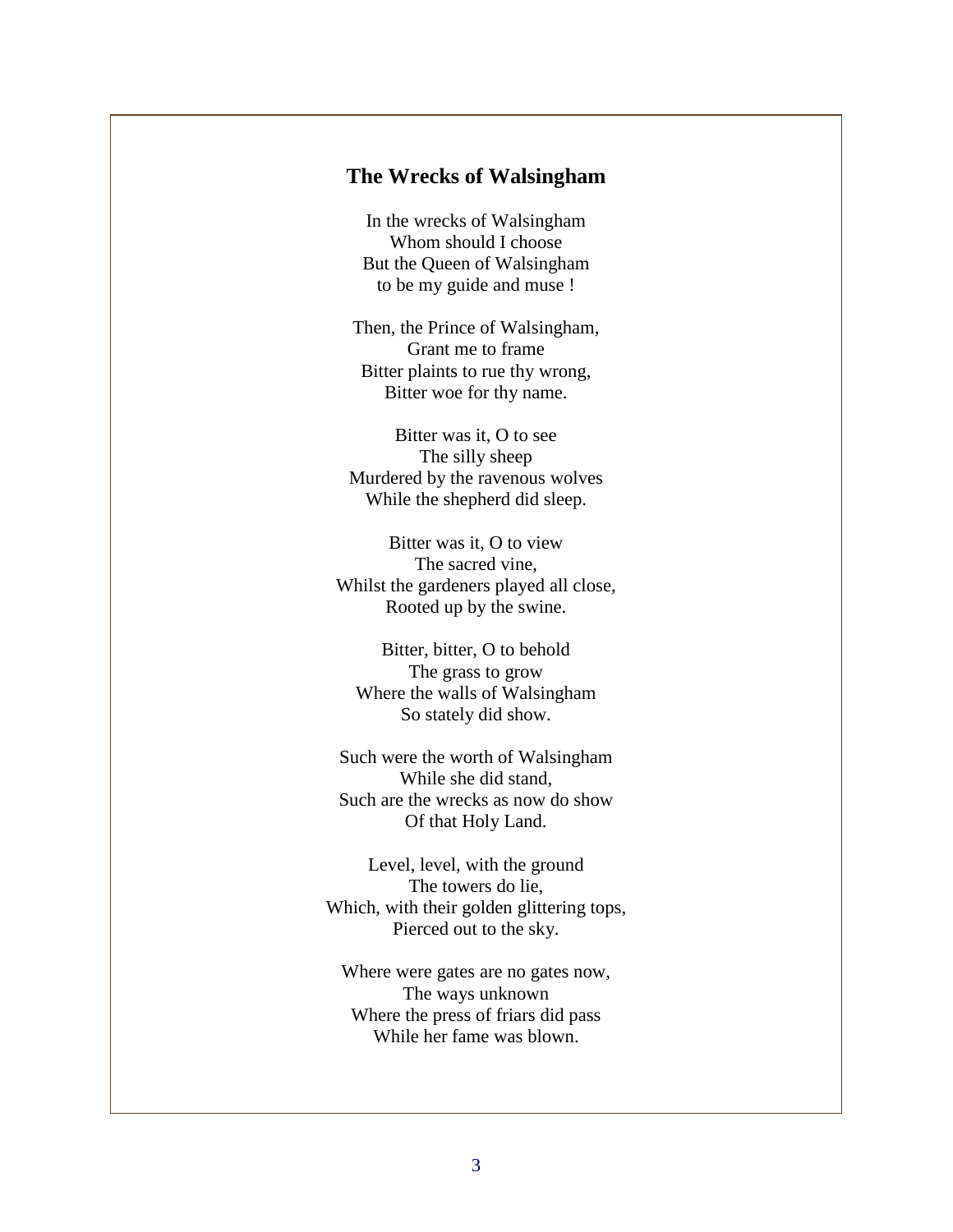Owls do screech where the sweetest hymns Lately were sung, Toads and serpents hold their dens Where the palmers did throng.

> Weep, weep O Walsingham, Whose days are nights, Blessings turned to blasphemies, Holy deeds to despites.

Sin is where Our Lady sat, Heaven is turned to hell, Stan sits where Our Lady did sway -- Walsingham, O farewell!.

# **The Slipper Chapel**

Today the Roman Catholic Shrine of Our Lady of Walsingham, is within the so-called Slipper Chapel at Houghton St Giles, situated one mile away from the Priory grounds and at the location of the original medieval shrine.

Formerly this little chapel was the last stational chapel along the Pilgrims way and traditionally the place where pilgrims removed their shoes in order to walk barefoot the last mile to England's House at Nazareth. It is interesting to note that this has long been common practice to walk this last Holy mile in silence, barefoot and praying. For most pilgrims it is a profoundly moving experience, infused by the knowledge that thousands down through the centuries had walked this Holy mile carrying the joys and sorrows of mankind to Our Lady.

#### **The Walsingham Seal**

The ancient seal of the Walsingham Priory is still extant, and can be seen in the British Museum in London. It was the survival of this Seal that allowed a faithful reproduction of the original shrine statue to be made. The seal shows the Priory on one side and on the reverse side the statue of Mary sitting upon the Throne, On the original medallion around the edge of the seal are the words, "Hail Mary full of grace, the Lord is with thee" in Latin: *'Ave Maria, gratia plena, Dominus tecum*!"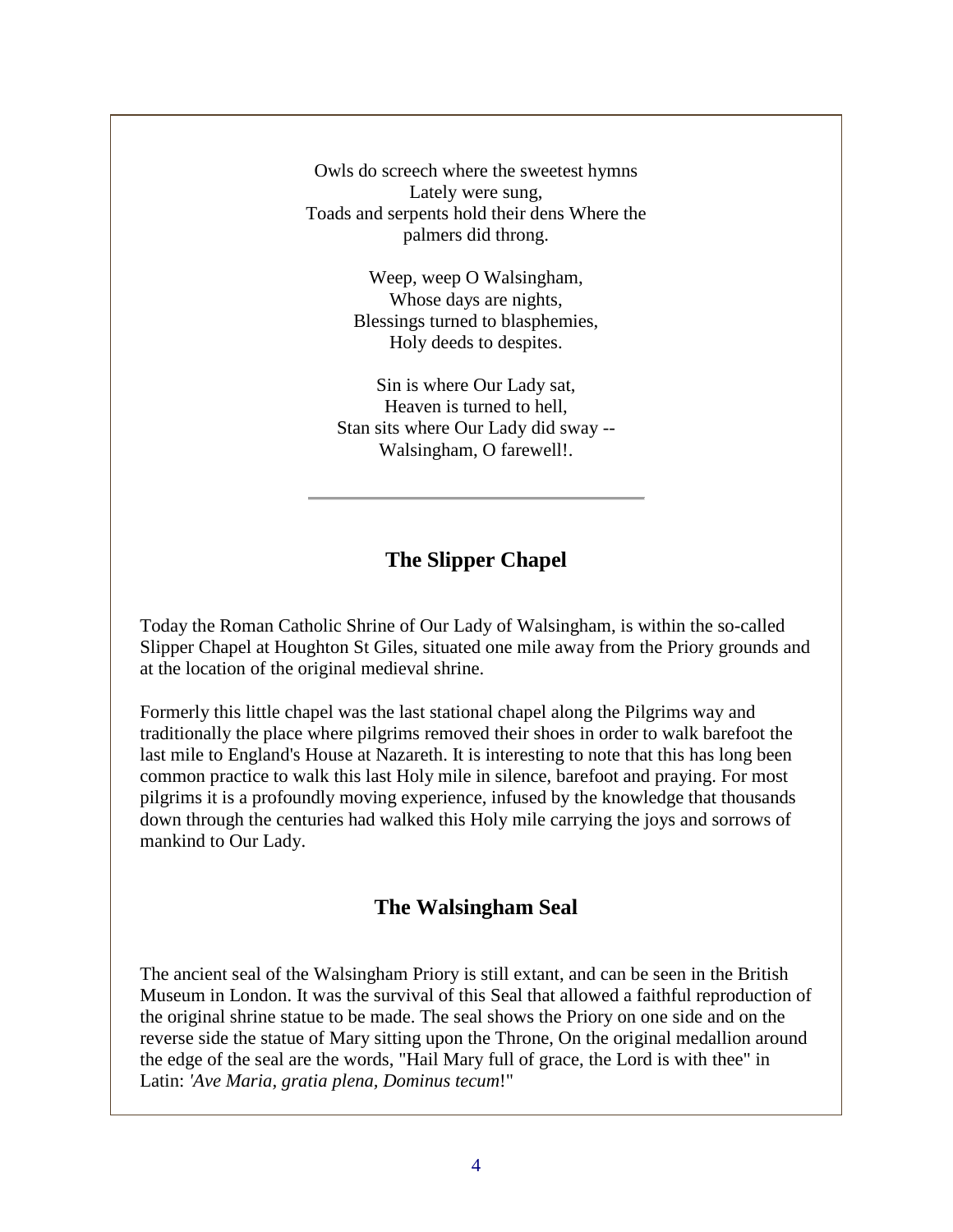It must be seen as part of the providence of God that although the original shrine and the priory were destroyed, the existence of the seal provided continuity in an accurate presentation of Our Lady as Our Lady of Walsingham.

## **The Statue**

Mary, Our Lady of Walsingham is seated on a simple wooden Saxon throne, depicting her as Queen and Mother. On her head she wears a three pointed gold Crown, which is the replica of a Saxon Crown, indicating the Trinity. On the front of the crown is a star which calls to mind her title, Mary, Star of the Sea. Mary is dressed in the flowing robes of a Saxon Queen, the blue of her cloak representing her fidelity to God and his Word, the red dress denoting her royal state, the white head-dress denotes purity and perfection.

Mary's enthronement tells us that she is the Queen and Mother of England; that England is, in fact, her dowry. The halo surrounding both her head and the head of the Christ-Child represent the glory of God and the presence of holiness.

In her hand she holds a Lily, which is symbolic of the Annunciation or as it was always called in old England, the Salutation. It also indicates her sinlessness.

The Christ Child is sitting on her knee, holding the book of the Holy Gospel, his right hand held out in Mary's direction, saying "Behold your Mother", almost in a protective manner.

Mary is seated on a simple wooden throne, its markings indicating the seven sacraments, and Mary as Mother of the Church. On the original under or near Mary's foot is what appears to be the top of a sphere, which is sometimes mistakenly thought to represent the world. In fact it is a Toadstone, a stone supposed to resemble or to have been formed in the body of a toad, representative of the presence of evil, so here it is seen to be the embodiment of evil upon which Mary has the power to crush evil's head. In some later representations of Our Lady of Walsingham you may see an actual toad.

#### **The Dawn of the Resurrection of the Shrine at Walsingham**

In the early 1890's, a member of the Anglican Communion – a certain Miss Charlotte Boyd – purchased, out of devotion, the 14th Century Slipper Chapel at Houghton St Giles. The chapel as stated elsewhere in this presentation was situated at the beginning of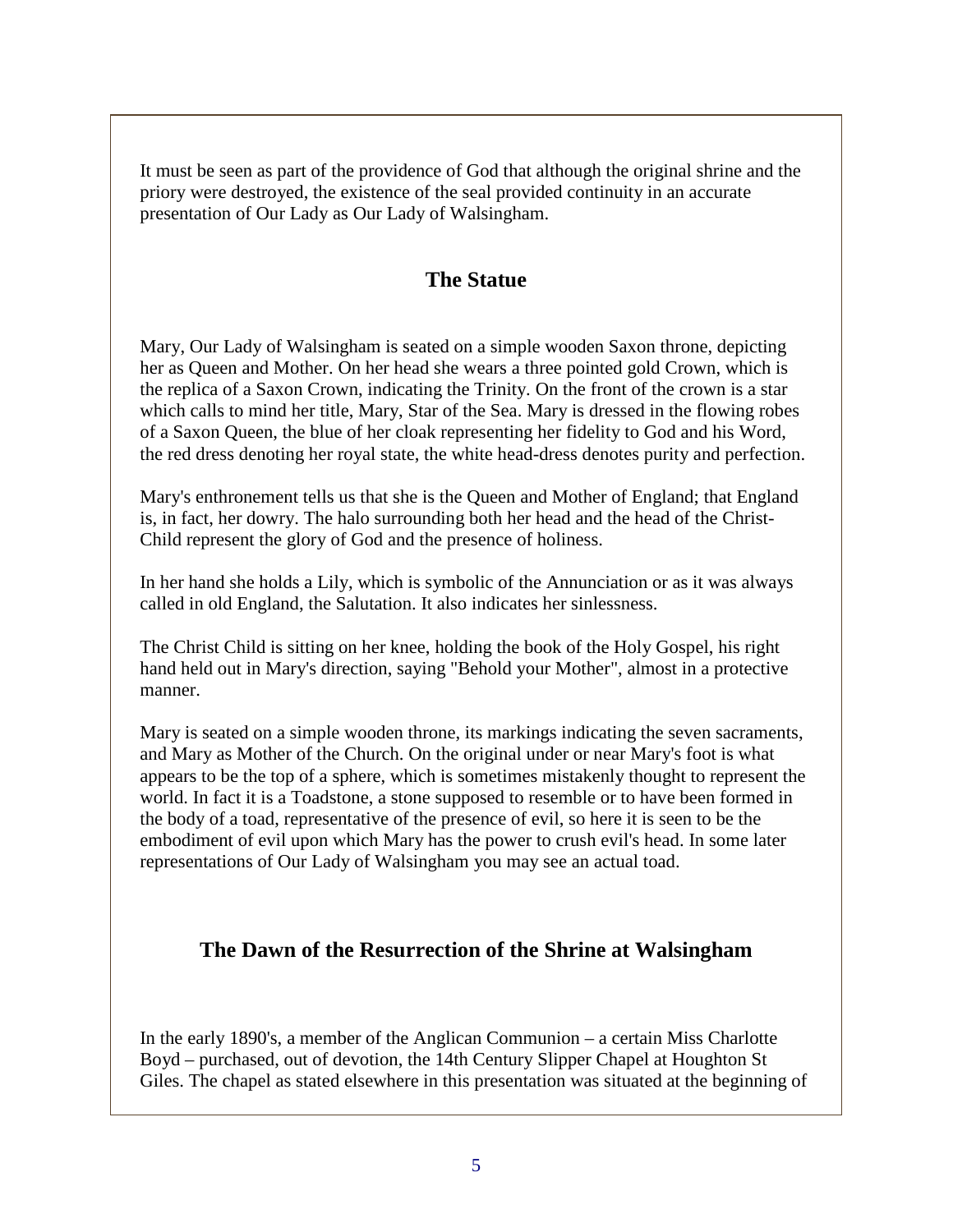the final Holy Mile that led into the original site of the Holy House of Walsinghams Nazareth. The chapel had fallen into disrepair: it was in a very dilapidated and neglected condition, having been used as a barn for many, many years.

In 1894 Miss Charlotte Boyd became a convert to Catholicism, and was received into the Church on September 12th in 1894. As a catholic Charlotte through all her energies and resources, devoting herself wholeheartedly to the work of the restoration of the chapel, her sole ambition being to restore the Slipper Chapel to its former glory, and to make it into the Walsingham Shrine for Mary.

This was her dream and a wonderful example of a dream, sometimes years becoming a reality in the lives of others. Unfortunately the developments were never realised in Charlotte's lifetime and she died in obscurity, but she had sown the seeds, seeds that others would water and bring to new growth.

In 1933 Bishop Laurence Youens was consecrated Bishop of Northampton, and during the course of the celebrations he announced his firm intention to devote his episcopate to the restoration of the devotion to our Lady of Walsingham, and that at the Slipper Chapel at Houghton St Giles, The then Cardinal Bourne of Westminster, London, shared his vision and enthusiasm, and plans were made for the first official pilgrimage the following year.

In August 1934, Bishop Youens celebrated what was believed to be the first Mass in the Slipper Chapel since the Reformation, and on August 19th Cardinal Bourne presided at the Mass in Norwich and then led a throng of nearly 12,000 pilgrims, including most of the Bishops of England and Wales to Walsingham.

What joy resounded over the Dale of Walsingham, what prayers of thanksgiving for this experience of the Resurrection were offered up, a sense of redeeming the past. This was truly the beginning of a new and blessed era for Walsingham.

The next few years were witnesses to rapid growth in devotion and attendance at the shrine, accommodation was made available for pilgrims, and a pilgrims information bureau was opened.

It is now traditional that pilgrims arriving at the Slipper Chapel, having honoured Our Lady, to pray and attend Holy Mass, then walk the Holy Mile, often barefoot, and at prayer proceed into the centre of Walsingham where the ancient priory remains are to be seen. A guided tour will indicate the remains of the old monastic refectory and the extremely beauty and majestic East Tower. In fact as one enters the area, there is an awareness of a powerful and blessed presence, prayer appears to pervade all surrounding it. To the back of the ruins lay the holy wells. A visit to Walsingham is an unforgettable experience.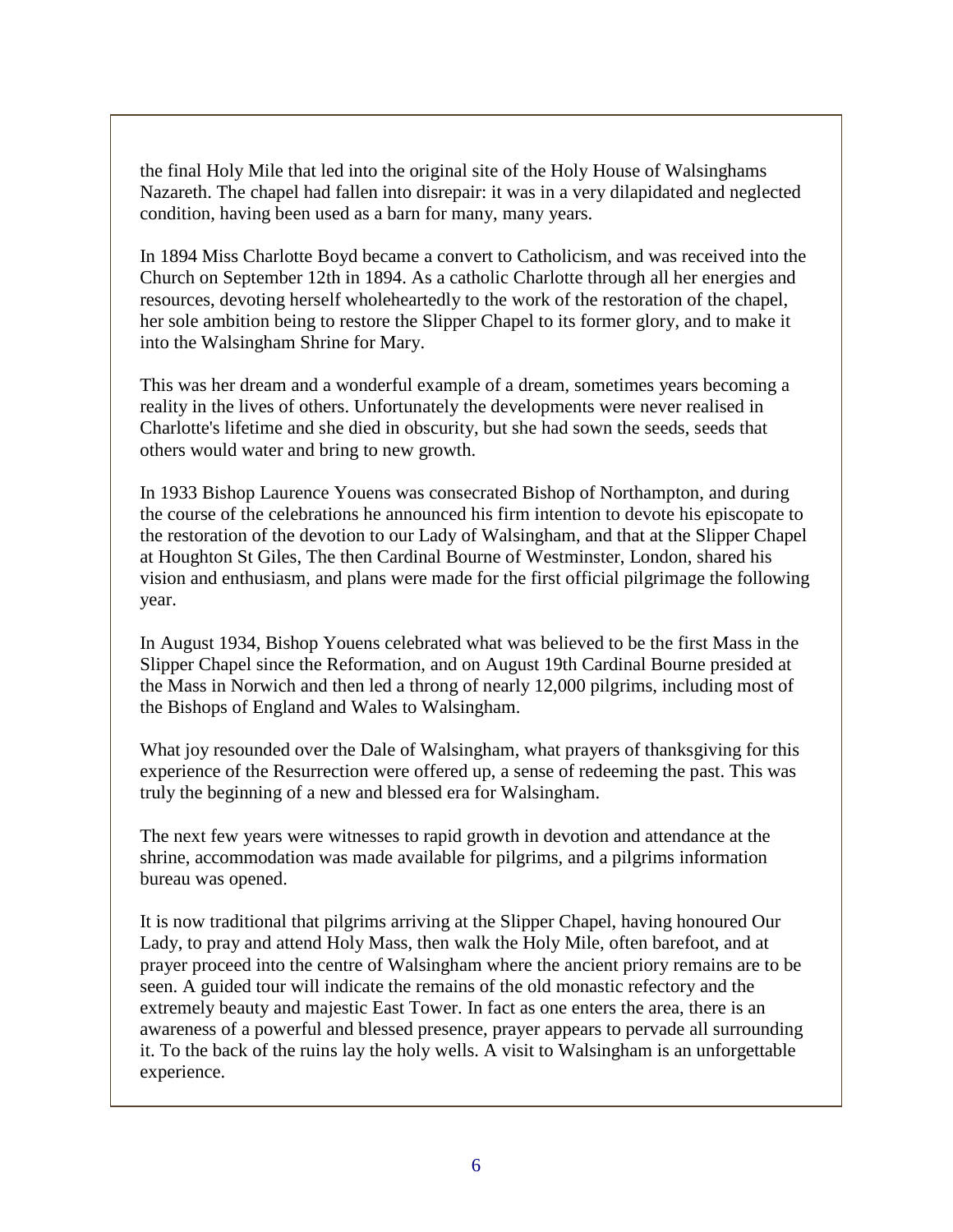### **Anglican Devotion at Walsingham**

Between the first pilgrimage of 1897 and the National pilgrimage of 1934, there has been a great revival of devotion and interest among some members of the Anglican Church, the Church of England. The Vicar of Walsingham Fr. Hope Patten had a deep devotion to our Lady of Walsingham, and in the early 1920's led his parish in an attempt to develop the devotion in the Church of England. In 1934 he built the beautiful Shrine Church which attracts pilgrims of the Anglican communion from all over the world. The Church is a magnificent tribute to the Mother of God, and many promoters of Christian unity, Catholics and those of other Christian denominations, visit the Anglican shrine.

## **The Shrine of Reconciliation**

At the rear of the Slipper Chapel is a modern Church, called the Church of Reconciliation. It is flanked on both sides by an outdoor Way of the Cross.

This Church is available to both Roman Catholics and Anglicans, sometimes for the purpose of accommodating large groups of pilgrims for the celebration of Mass, for services of the Word, and for Ecumenical services. It is a place of healing and reconciliation. This is our Fathers House where all are welcome and where we endeavour to reach out across all that divides us and find that which we may share in Christ.There is great emphasis in Walsingham on the need for Christian unity, unity between churches, families and individuals.

Walsingham should never be relegated merely to its medieval history. It is a living, enduring, perpetually enacted history that moves us to better know and better serve Jesus Christ; to strive to imitate the dedication of our St.s and Martyrs, and to recapture the spirit of Nazareth in our own days! It is also an invitation to forgive and to strive for unity.

Walsingham, chosen and so loved by Mary, the Mother of God, invites us all to offer our Fiat to the will of God, to trust the Divine Spirit and give birth to Christ in our world today.